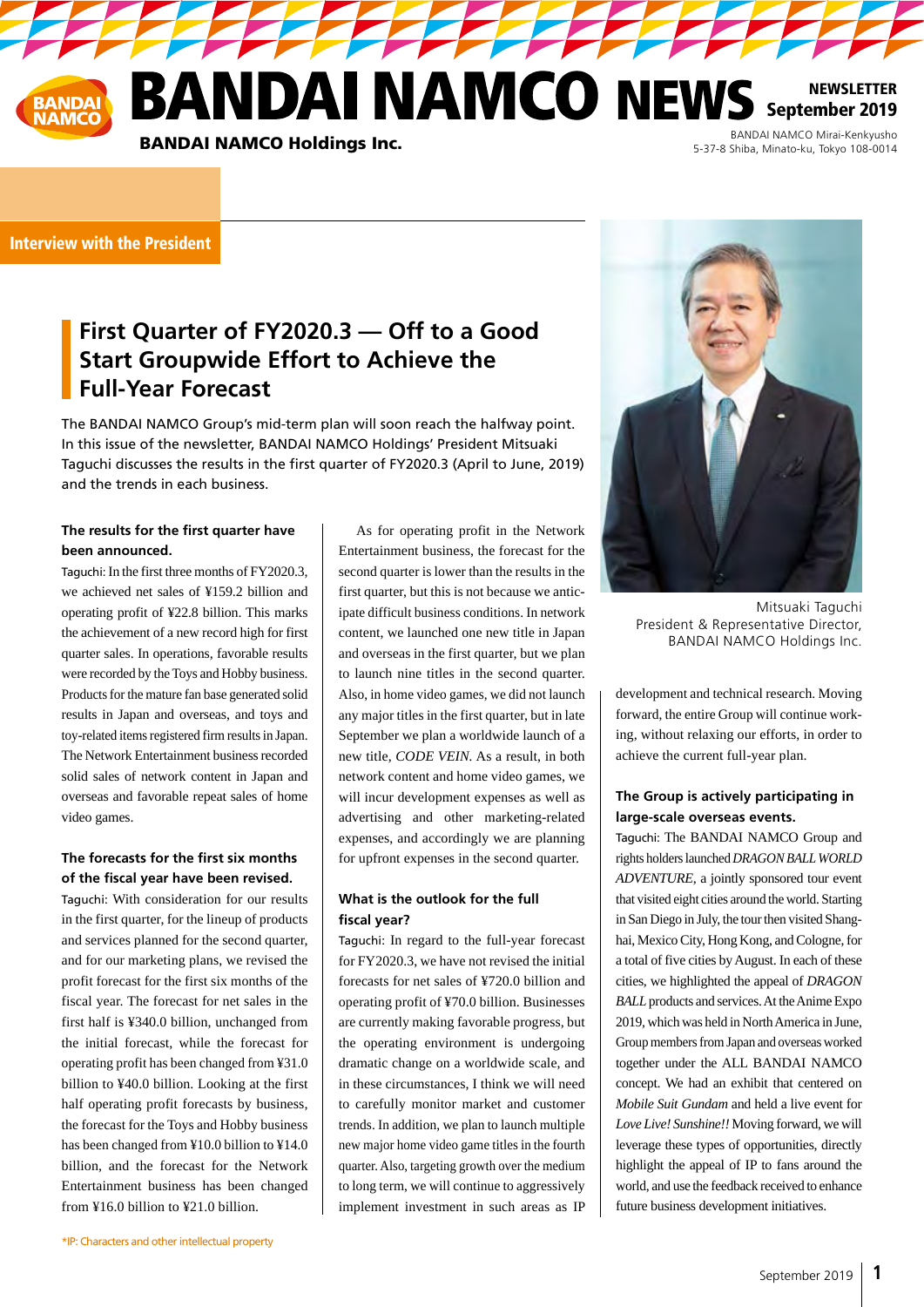*DRAGON BALL Z KAKAROT inclusion inclusion and DRAGON BALL Z KAKAROT* ©バードスタジオ/集英社・フジテレビ・東映アニメーション ©BANDAI NAMCO Entertainment Inc.



©BNOI/アイナナ製作委員会

due in part to solid results with prize machines.

Also, we are now stepping up the roll out of new formats that provide venues for customers to enjoy experiences that draw on BANDAI NAMCO's distinctive strengths, such as the *TONDEMI* sports athletic facility. As one part of those initiatives, in July we opened *MAZARIA*, a large-scale facility that leverages the knowhow and technical capabilities of BANDAI NAMCO to reproduce the worldview of IP. *MAZARIA* enables customers to experience

# **Continuing to aim at becoming the Leading Innovator in Global Entertainment through our products and services**

the sensation of entering the worlds of animations and games. Making the most of the location in Ikebukuro, Tokyo, we will work to capture demand from a wide range of fans, including inbound demand. In the August and September sales period, we held a large-scale campaign linked with the *ONE PIECE* film. Leveraging synergies with the film, we took steps to create buzz about IP and facilities, such as launching multiple figure prizes available only at our facilities.

# **What is the situation in Network Entertainment?**

Taguchi: In Network Entertainment, following *CODE VEIN*, we plan to launch additional worldwide home video game titles in 2020 — *DRAGON BALL* Z *KAKAROT* and *ONE PIECE Pirate Warriors 4*. In addition, although the timing has not yet been decided, we have announced the launch of *ELDEN RING*, an action RPG game developed jointly by BANDAI NAMCO Entertainment Inc. and FromSoftware Inc. This title has generated considerable buzz as a new product from the two companies that jointly produced the *DARK SOULS* series, which is a major worldwide hit.

In home video games and in network content, we are focusing on development that reflects a dedication to quality. By continuing to implement measures that appeal to customers, such as launching high-quality titles, offering download content sales, and holding events, we will aim to roll out products that can be enjoyed for long periods of time.

In addition, in game-related industries, the launch of a variety of new platforms has been announced. BANDAI NAMCO's basic policies are to consider everything from a customercentric viewpoint and to take into account multiple platforms in line with customer needs. Moving forward, we will thoroughly consider what types of approaches are feasible and what customers expect.

# **What is the situation in Real Entertainment?**

Taguchi: In Real Entertainment, existing facilities in Japan are recording favorable performances,





**What are the market trends in China?** Taguchi: China is positioned as a key region in the current Mid-term Plan. Under our holding company in Shanghai, we have established four business companies in China, and we are aiming to foster collaboration in the Chinese market under the ALL BANDAI NAMCO concept. The employees of the five companies work in the same office, and under this system they can communicate with each other in a natural manner. *Gundam* plastic models, *Ultraman* toys, smartphone game apps, and other products are currently popular, and sales are increasing. In addition, as a new initiative, in October BANDAI NAMCO Holdings Inc. and SHUEISHA Inc. plan to establish a joint venture company in Shanghai. The new company, which will be part of the Toys and Hobby business, will develop products based on manga for which SHUEISHA owns the copyright and sell them on e-commerce sites. We will strive to deliver products that meet the preferences of local IP fans and reflect a dedication to quality.

#### **Would you discuss the trends in each business?**

Taguchi: In the Toys and Hobby business, *Gundam* plastic models will reach their 40th anniversary in 2020, and accordingly we are working to increase sales of *Gundam* plastic models in Japan and overseas. From July, we began distribution of *SD Gundam World Sangoku Soketsuden*, a new animation that will eventually be available in 23 countries and regions outside of Japan. This visual product reflects a strong awareness of China and other Asian regions, such as the theme of the History of the Three Kingdoms (Sangokushi). In addition to the distribution of this product, we will also work to further increase sales of *Gundam* plastic models.

*SD Gundam World Sangoku Soketsuden* ©創通・サンライズ

Moreover, we will strengthen our production system to address demand, which is expected to increase due to expanding overseas sales of *Gundam* plastic models. Up to this point, we have manufactured these products at the Bandai Hobby Center manufacturing base in Shizuoka and at Group companies in Japan. We have also commissioned cooperating plants in China to make certain products. Moving forward, we will expand the floorspace and augment the production facilities at the Bandai Hobby Center. The new building that will house the additional floorspace is expected to start operation in fall 2020. In this way, we plan to expand the production capacity of the Bandai Hobby Center to about 1.4 times the current level.

Furthermore, we have started distribution of *ZENONZARD*, a digital card game that leverages AI. This is the first project from the BANDAI NAMCO Content Fund, which invests in IP creation from a medium to long term viewpoint. We will nurture *ZENONZARD* not only as a new genre but also as IP.

# **Working together under the ALL BANDAI NAMCO concept to implement initiatives in China, which we have positioned as a key region**

#### **What is the situation in the Visual and Music Production business?**

Taguchi: In Visual and Music Production, we are creating, nurturing, and producing IP through the integration of the three elements of visual, music, and live. Examples of the effectiveness of this approach to production include *IDOLiSH7* and the *Love Live!* series. At an *IDOLiSH7* live event held for two days in July, which included a live viewing, the number of attendees reached 160,000, and sales of goods were favorable. The *Love Live!*  series has reached its ninth anniversary. In addition to sales of packaged software and goods, in January 2020 we plan to hold a *Love Live!* festival with the participation of four school idol group cast members who appear in the series. This event will be held in Japan at Saitama Super Arena. In these ways, we are working to create buzz about the IP through a variety of initiatives. Moving forward, we will work to roll out initiatives in line with IP characteristics and to aggressively produce new IP.

#### **Please discuss the IP Creation Unit.**

Taguchi: In IP Creation, we will provide a variety of types of *Gundam* visual products in conjunction with the *Gundam* 40th Anniversary. These initiatives will not only address the needs of current fans but also help us to make progress with new regions and new fans. Following *SD Gundam World Sangoku Soketsuden*, we plan to start distribution of the latest visual product in the *Gundam Build Series* from October, and then to release *Gundam Reconguista in G*

#### *Theatrical Movie* and *Mobile Suit Gundam*



*Hathaway*.

In addition, we are also working aggressively in the creation of new IP. At the Anime Expo held in the U.S. in July, we announced the production of *ORBITALE RA,* a new science fiction feature-length animation from director Katsuhiro Otomo, as well as the new *AKIRA*  animation project, and these projects generated buzz around the world. In IP Creation, we will continue working to create new topics of conservation.

#### **How was the General Meetings of Shareholders?**

Taguchi: We received a range of opinions and questions at the General Meeting of Shareholders held on June 24. Through communication with shareholders, I reaffirmed my understanding of how we are receiving support from a wide range of people, including not only investors but also fans of our products and services as well as fans of BANDAI NAMCO itself. In addition, BANDAI NAMCO Holdings Inc. was recently selected as a component issue for the Nikkei 225. Our selection as one of the 225 companies that represent listed companies in Japan is expected to enhance the presence of BANDAI NAMCO around the world. To maintain the trust and support of stakeholders around the world over the long term, we will continue working to be the leading innovator in global entertainment, offering "Dreams, Fun and Inspiration" through our products and services.

## **The Group is approaching the halfway point of the mid-term plan.**

Taguchi: We are entering an age in which the appeal of Japanese IP is increasingly recognized around the world and its popularity is growing, while on the other hand previous ways of thinking and business models will, by themselves, no longer be effective. To continue to earn the support of customers in the next era, BANDAI NAMCO will actively implement measures to ensure that new products and services meet the needs of the new age and aggressively invest in planting seeds for the future. As indicated by the vision in the current Mid-term Plan, CHANGE for the NEXT — Empower, Gain Momentum, Accelerate Evolution, we will move forward to the next stage without fearing change.